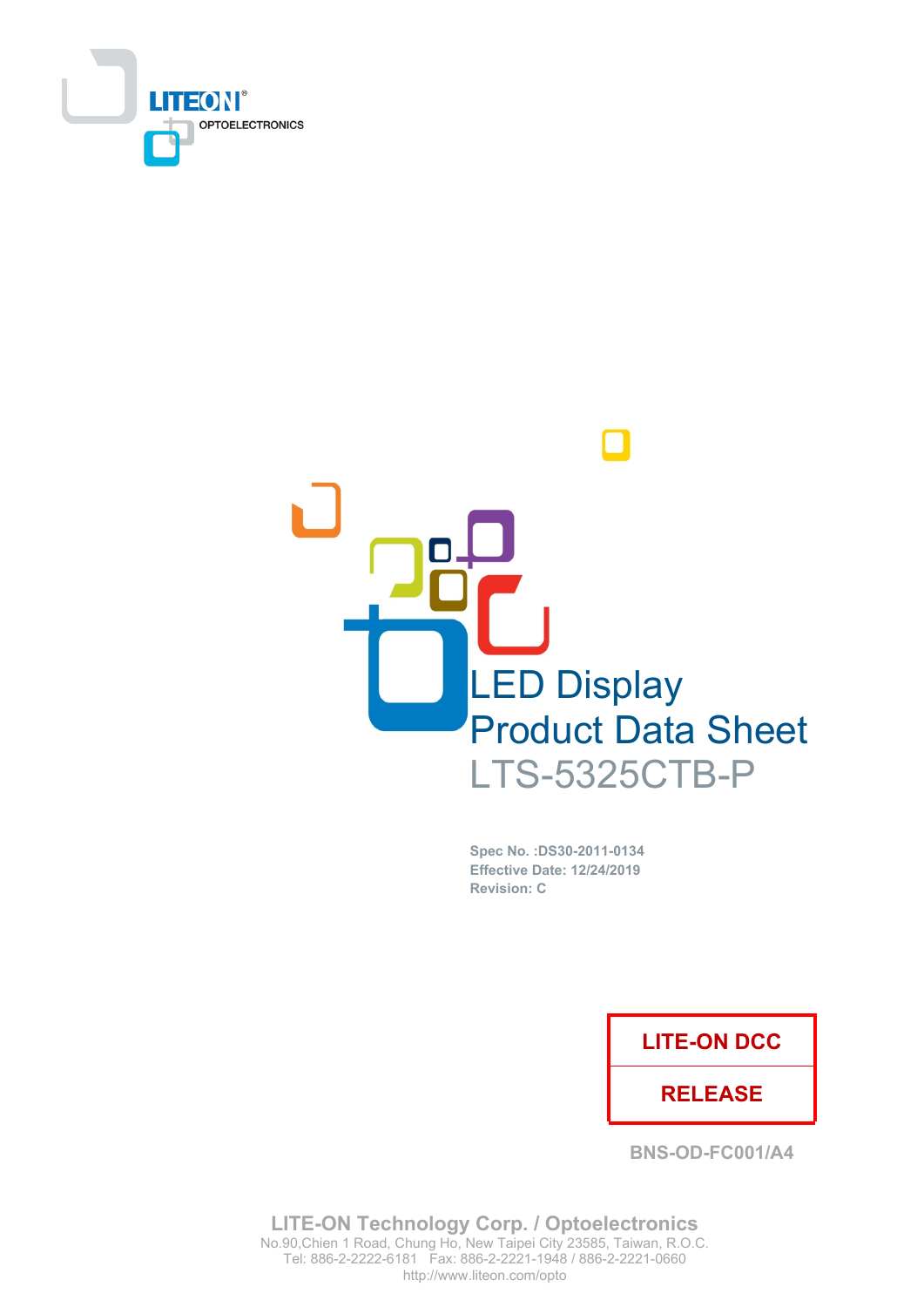

## **LED DISPLAY LTS-5325CTB-P**

# **LED DISPLAY**

## **LTS-5325CTB-P**

| <u>Rev</u>                                   | <b>Description</b>                         | <b>By</b> | <b>Date</b> |  |  |
|----------------------------------------------|--------------------------------------------|-----------|-------------|--|--|
| 01                                           | Preliminary Spec.                          | Reo Lin   | 04/18/2011  |  |  |
| 02                                           | <b>Update Luminous Intensity</b>           | Reo Lin   | 04/29/2011  |  |  |
| 03                                           | Change PCB thickness from 0.8 mm to 0.6 mm | Reo Lin   | 05/09/2011  |  |  |
| 04                                           | Add Packing spec.                          | Reo Lin   | 07/27/2011  |  |  |
|                                              |                                            |           |             |  |  |
|                                              |                                            |           |             |  |  |
|                                              |                                            |           |             |  |  |
| Above data for PD and Customer tracking only |                                            |           |             |  |  |
|                                              | NPPR Received and Upload on System         | Reo Lin   | 08/09/2011  |  |  |
| A                                            | Update system data                         | Reo Lin   | 02/21/2012  |  |  |
| B                                            | Update Packing spec. in page 10            | Reo Lin   | 12/02/2019  |  |  |
| C                                            | Update Packing spec. in page 10            | Reo Lin   | 12/20/2019  |  |  |

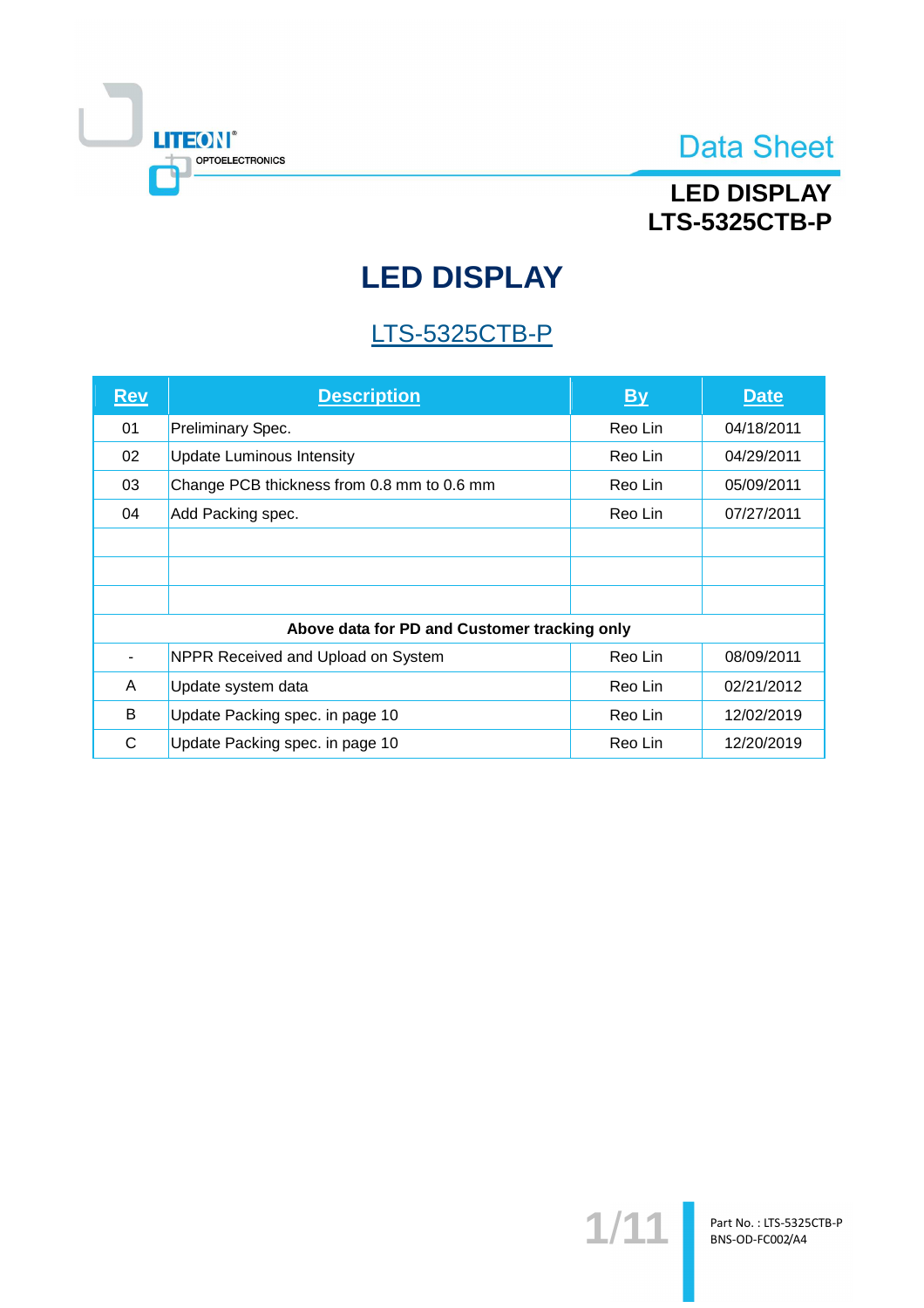

## **LED DISPLAY LTS-5325CTB-P**

### 1. Description

The LTS-5325CTB-P is a 0.56 inch (14.22 mm) digit height single digit SMD display. This device uses InGaN blue LED chips (InGaN epi on Sapphire substrate). The display has gray face and white segments.

#### **1.1 Features**

- 0.56 inch (14.22 mm) DIGIT HEIGHT
- CONTINUOUS UNIFORM SEGMENTS
- LOW POWER REQUIREMENT
- EXCELLENT CHARACTERS APPEARANCE
- HIGH BRIGHTNESS & HIGH CONTRAST
- **WIDE VIEWING ANGLE**
- SOLID STATE RELIABILITY
- CATEGORIZED FOR LUMINOUS INTENSITY.
- LEAD-FREE PACKAGE(ACCORDING TO ROHS)

#### 1.2 Device

| <b>Part No</b> | <b>Description</b> |
|----------------|--------------------|
| InGaN Blue     | Common Cathode     |
| LTS-5325CTB-P  | Rt. Hand Decimal   |

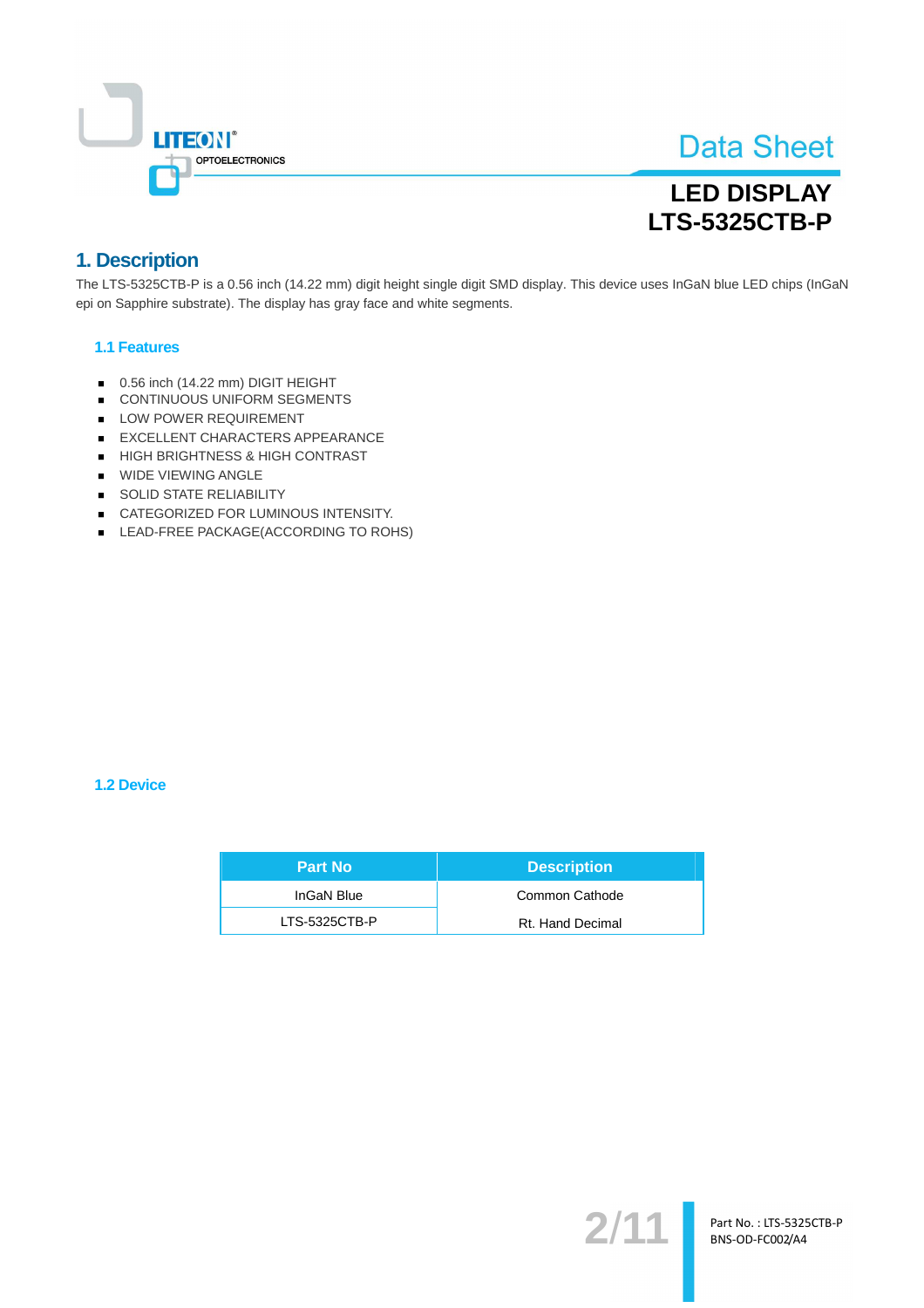

## **LED DISPLAY LTS-5325CTB-P**

### **2. Package Dimensions**



#### Notes:

- 1. All dimensions are in millimeters. Tolerances are ±0.25 mm (0.01") unless otherwise noted
- 2. Foreign material on segment  $\leq 10$ mil
- 3. Ink contamination (surface)  $\leq$  20mils
- 4. Bubble in segment ≤10mil
- 5. Bending  $\leq 1\%$  of reflector length
- 6. Plastic pin's burr max is 0.14 mm

 $3/1$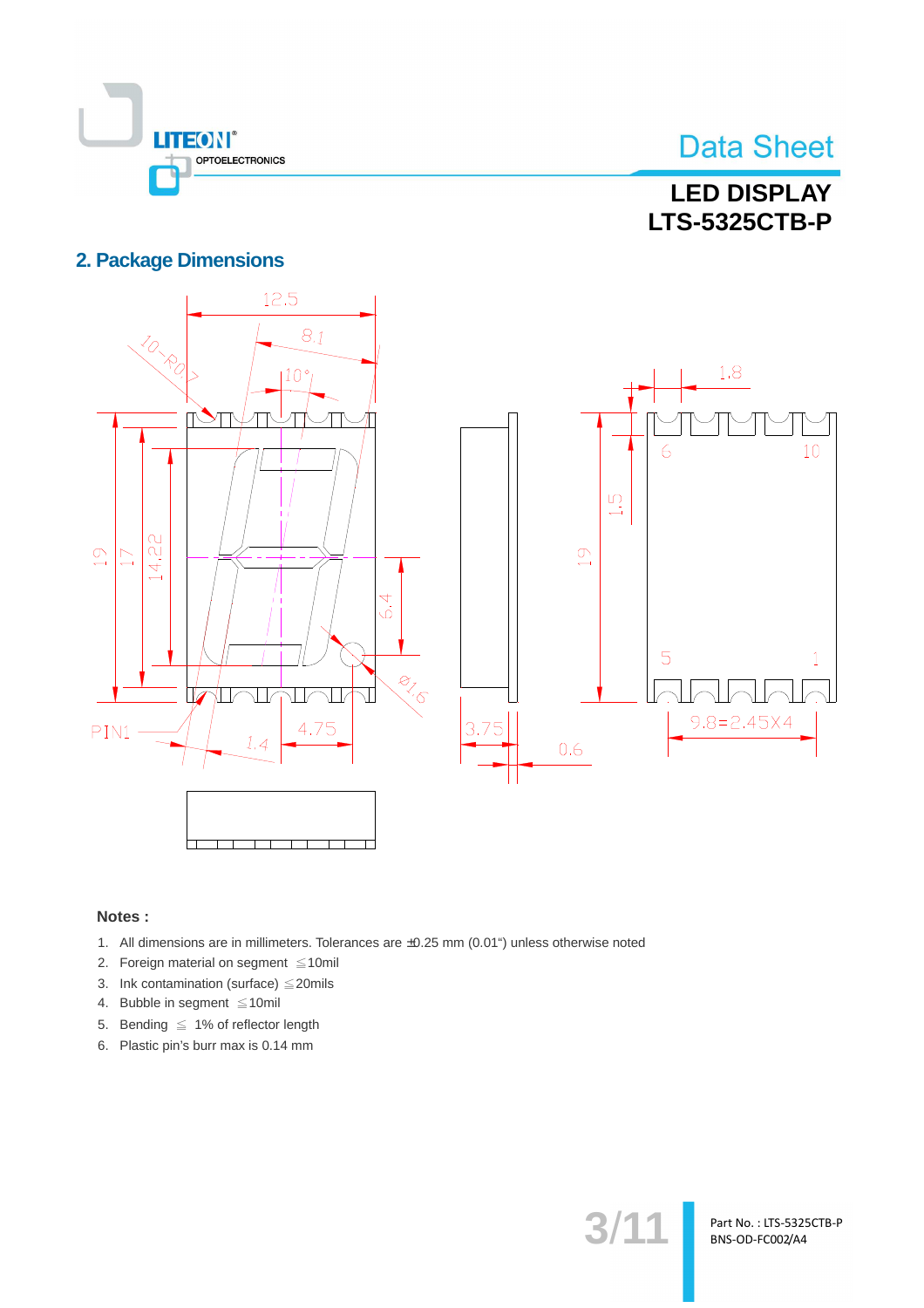

## **LED DISPLAY LTS-5325CTB-P**

### 3. Internal Circuit Diagram





### **4. Pin Connection**

| <b>No</b>      | <b>Connection</b> |
|----------------|-------------------|
| 1              | ANODE E           |
| 2              | ANODE D           |
| 3              | COMMON CATHODE    |
| $\overline{4}$ | ANODE C           |
| 5              | ANODE DP          |
| 6              | ANODE B           |
| $\overline{7}$ | ANODE A           |
| 8              | COMMON CATHODE    |
| 9              | ANODE F           |
| 10             | ANODE G           |

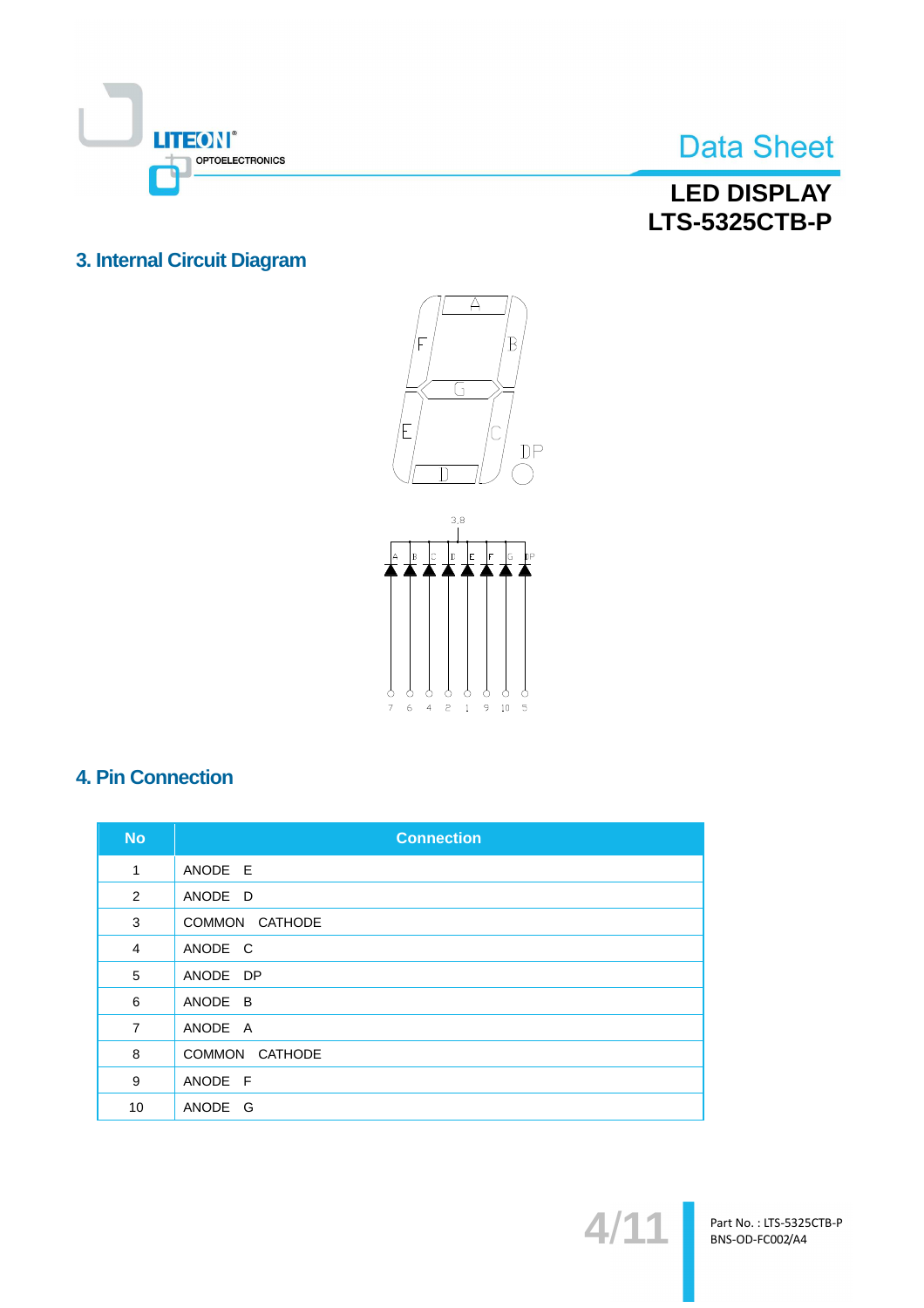

## **LED DISPLAY LTS-5325CTB-P**

### **5. Rating and Characteristics**

#### 5.1. Absolute Maximum Rating at Ta=25°C

| <b>Parameter</b>                                                                       | <b>Maximum Rating</b> | <b>Unit</b> |
|----------------------------------------------------------------------------------------|-----------------------|-------------|
| Power Dissipation Per Segment                                                          | 70                    | mW          |
| Peak Forward Current Per Segment<br>(1/10 Duty Cycle, 0.1ms Pulse Width)               | 30                    | mA          |
| <b>Continuous Forward Current Per Segment</b><br>Derating Linear From 25°C Per Segment | 25<br>0.28            | mA<br>mA/C  |
| Operating Temperature Range                                                            | $-35C$ to $+105C$     |             |
| Storage Temperature Range                                                              | $-35C$ to $+105C$     |             |
|                                                                                        |                       |             |

Iron Soldering Conditions: 1/16 inch Below Seating Plane for 3 Seconds at 260°C

#### 5.2. Electrical / Optical Characteristics at Ta=25°C

| <b>Parameter</b>                                          | <b>Symbol</b>    | MIN. | TYP.  | MAX. | <b>Unit</b> | <b>Test Condition</b> |
|-----------------------------------------------------------|------------------|------|-------|------|-------------|-----------------------|
| Average Luminous Intensity Per Segment                    | IV               | 8600 | 28500 |      | μcd         | $IF = 10mA$           |
| Peak Emission Wavelength                                  | $\lambda$ p      |      | 468   |      | nm          | $IF = 20mA$           |
| Spectral Line Half-Width                                  | $\Delta \lambda$ |      | 25    |      | nm          | $IF = 20mA$           |
| Dominant Wavelength                                       | λd               |      | 470   |      | nm          | $IF = 20mA$           |
| Forward Voltage Per Chip                                  | <b>VF</b>        |      | 3.3   | 3.8  | $\vee$      | $IF = 5mA$            |
| Reverse Current Per Segment <sup>(2)</sup>                | IR.              |      |       | 100  | μA          | $VR=5V$               |
| Luminous Intensity Matching Ratio<br>(Similar Light Area) | $IV-m$           |      |       | 2:1  |             | $IF=10mA$             |

#### Notes:

- 1. Luminous intensity is measured with a light sensor and filter combination that approximates the CIE (Commission International De L'Eclariage) eye-response curve
- 2. Reverse voltage is only for IR test. It cannot continue to operate at this situation
- 3. Cross talk specification  $\leq 2.5\%$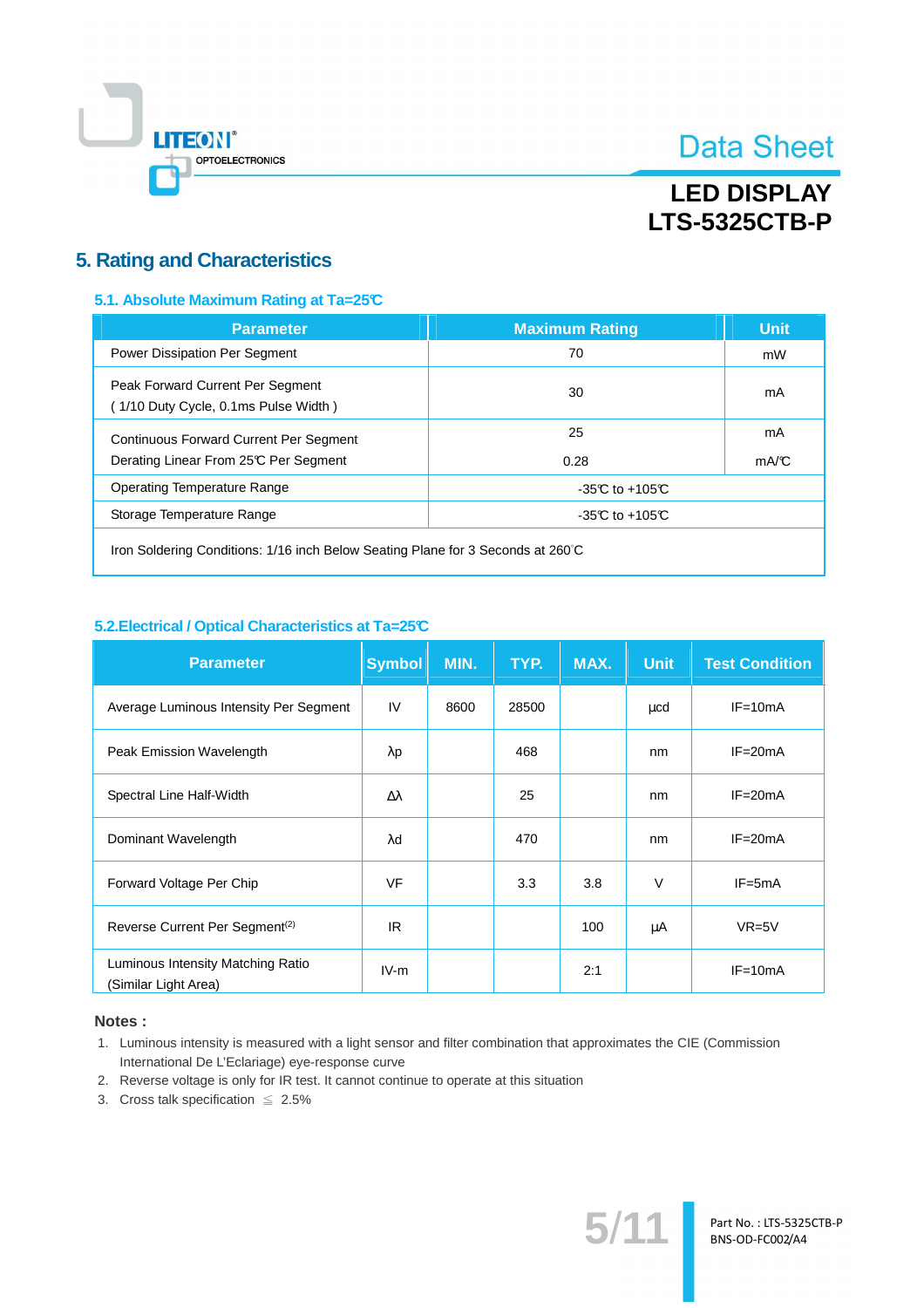

## **LED DISPLAY LTS-5325CTB-P**

#### 5.3.ESD (Electrostatic Discharge)

Static Electricity or power surge will damage the LED. Suggestions to prevent ESD damage:

- Use of a conductive wrist band or anti-electrostatic glove when handling these LEDs.  $\blacksquare$
- All devices, equipment, and machinery must be properly grounded. ٠
- Work tables, storage racks, etc. should be properly grounded.  $\blacksquare$
- Use ion blower to neutralize the static charge which might have built up on surface of the LED's plastic for N/D as a result of  $\blacksquare$ friction between LEDs during storage and handling.

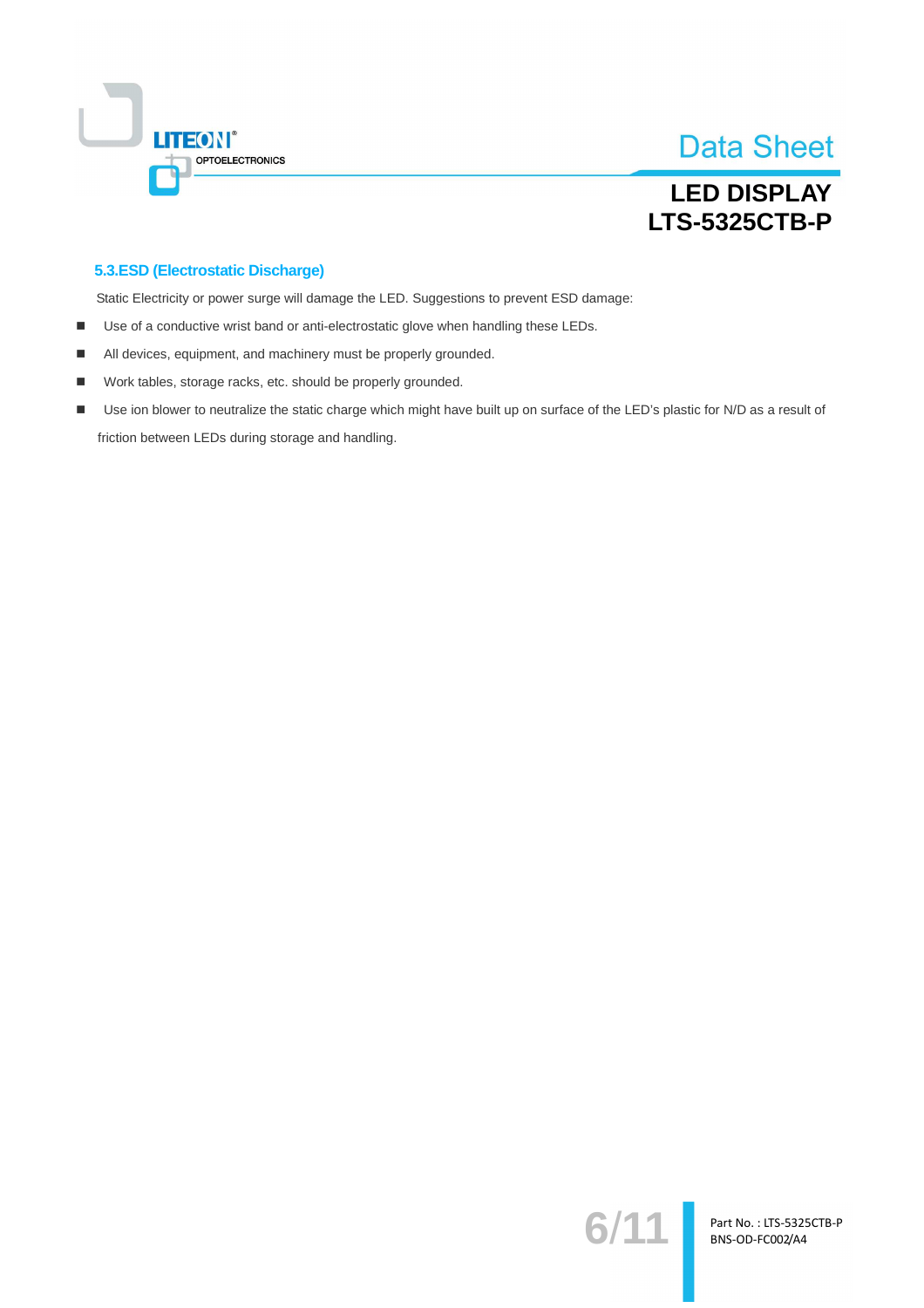

## **LED DISPLAY LTS-5325CTB-P**

#### 5.4. Typical Electrical / Optical Characteristics Curves



NOTE: TB=InGaN/sapphire Blue

 $7/1$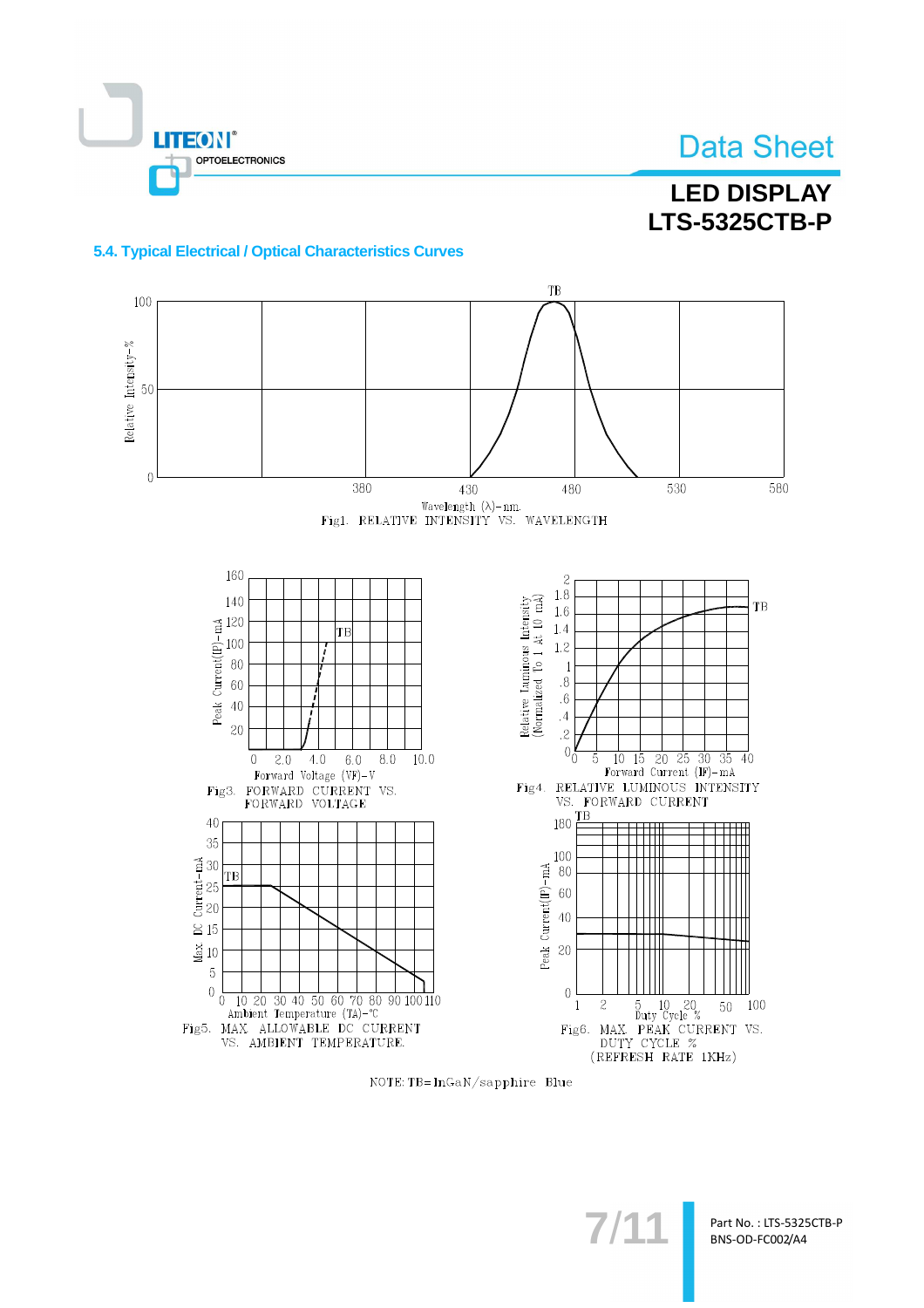

Part No.: LTS-5325CTB-P BNS-OD-FC002/A4

## **LED DISPLAY LTS-5325CTB-P**

### **6. SMT SOLDERING INSTRUCTION**

(Number of reflow process shall be less than 2 times, and cooling process to normal temperature is required between the first and the second soldering process)



#### Notes:

1. Recommended soldering condition

| Reflow Soldering (Two times only) |                 | Soldering Iron (One time only) |                      |  |
|-----------------------------------|-----------------|--------------------------------|----------------------|--|
| Pre-heat:                         | $120 - 150$ °C. | Temperature                    | $300^{\circ}$ C Max. |  |
| Pre-heat time:                    | 120sec. Max.    | Soldering time                 | 3sec. Max.           |  |
| Peak temperature:                 | 260℃ Max.       |                                |                      |  |
| Soldering time:                   | 5sec. Max.      |                                |                      |  |

2. Number of reflow process shall be less than 2 times, and cooling process to normal temperature is required between the first and the second soldering process.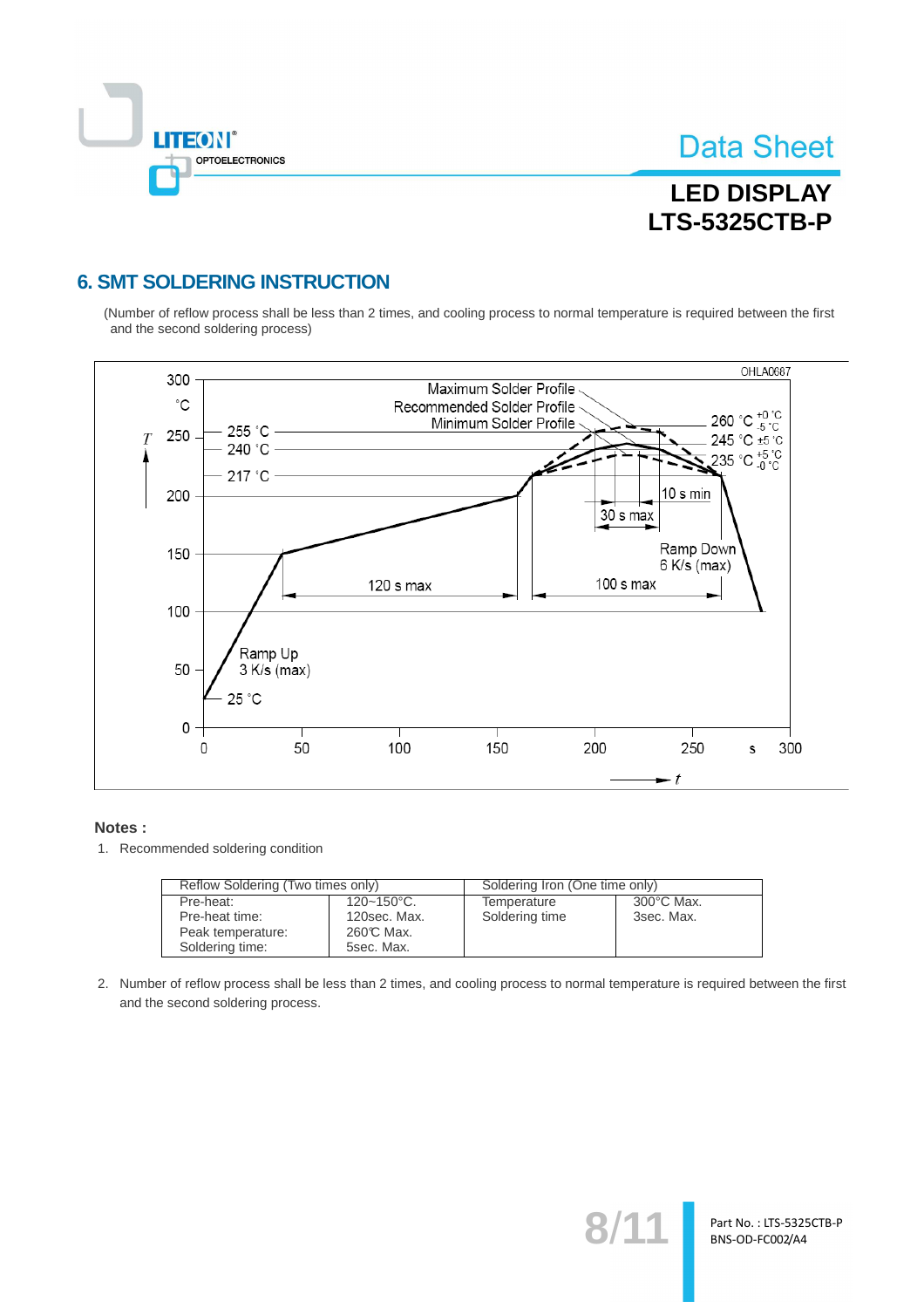



**LED DISPLAY LTS-5325CTB-P** 

### 7. Recommended Soldering Pattern



### **8. Packing Specification**

**8.1. Packing Reel Dimensions** 



Part No.: LTS-5325CTB-P BNS-OD-FC002/A4

 $9/11$ 

 $+0.5$ 

 $3.0^{+0.5}_{-0.2}$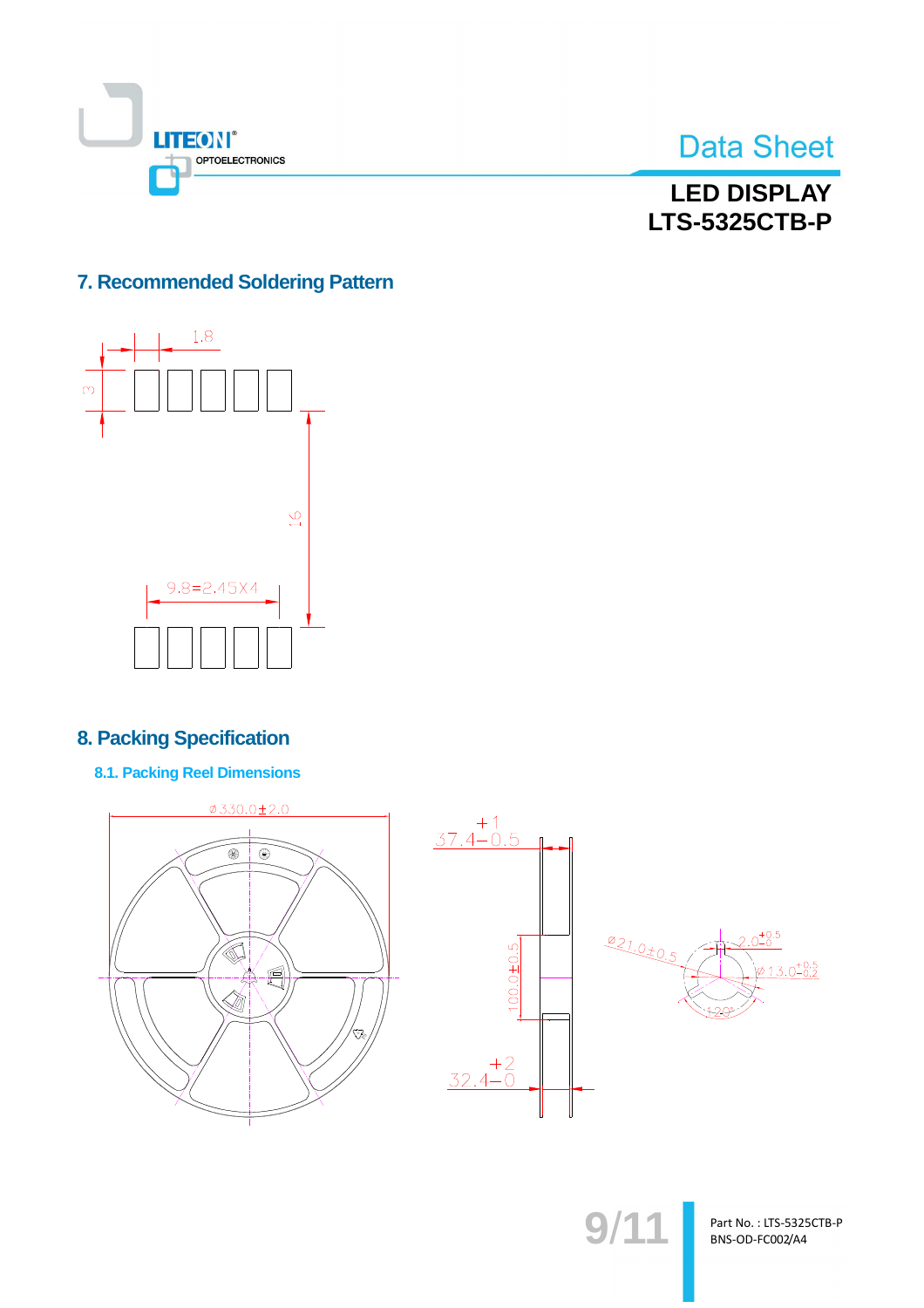

## **LED DISPLAY LTS-5325CTB-P**

#### **8.2. Packing Carrier Dimensions**



- 
- 4. All dimensions meet EIA-481-D requirements.
- 5. Thickness: 0.30±0.05mm.
- 6. Packing length per  $22$ " reel:  $44.5$  Meters. $(1:3)$
- 7. Component load per 13" reel : 700 pcs.
- 8. Minimum packing quantity is 200 pcs for remainders

#### 8.3. Trailer part / Leader part

 $(40mm MIN.)$ 

 $(400$ mm MIN.)

| ————————————————————                                    |
|---------------------------------------------------------|
|                                                         |
| $\left  \bullet \right $ EMPTY $\left  \bullet \right $ |

 $(40mm MIN.)$ 

DIRECTION OF PULLING OUT



Part No.: LTS-5325CTB-P BNS-OD-FC002/A4